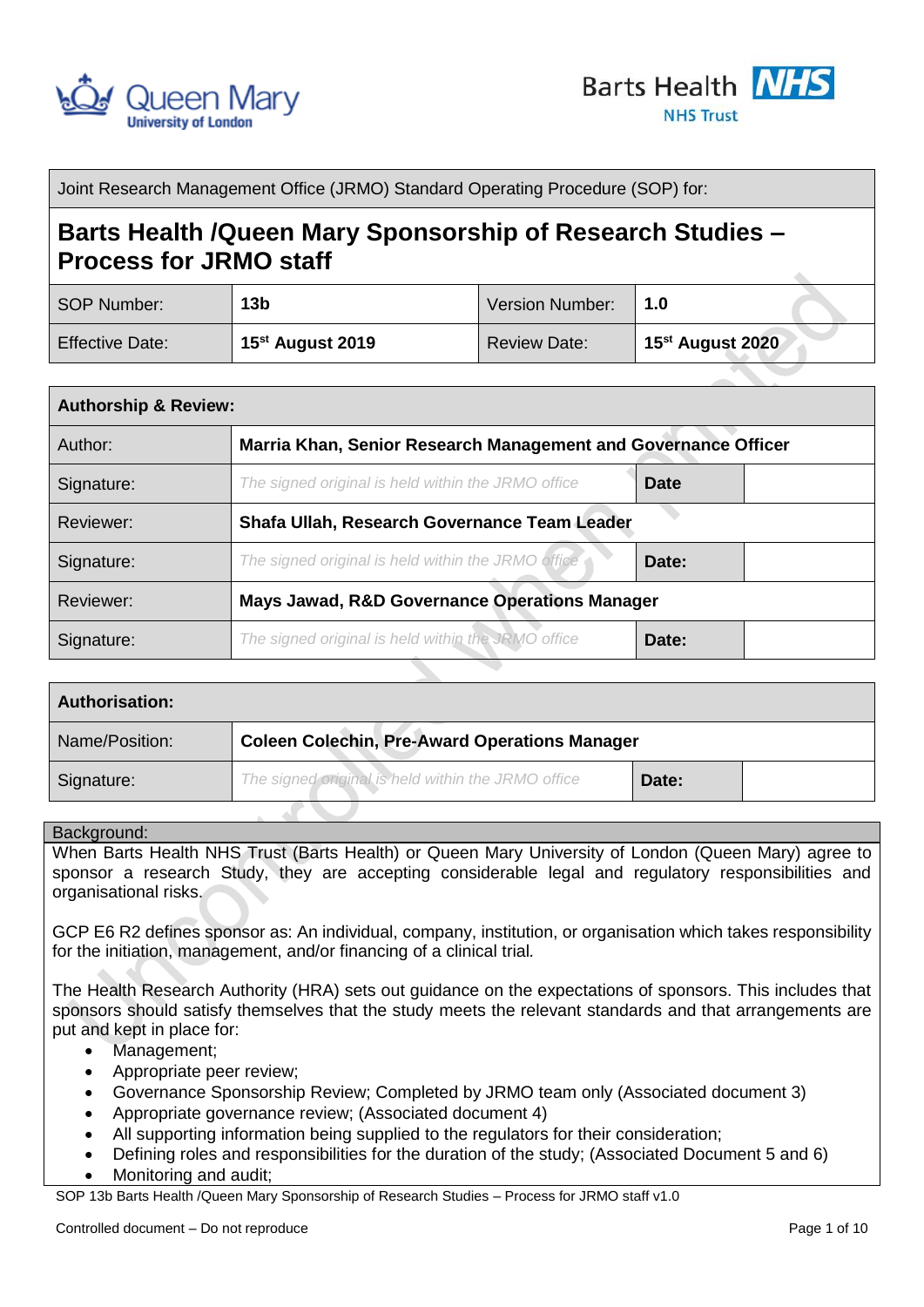



- Risk assessment processes;
- Public and participant involvement in the study;
- Ensuring the training and suitability of the research team;
- Public registration of the study; Clinicaltrials.gov/ISRCTN guidance document (Associated Document 11)
- Dissemination of the results;
- Study oversight:
- Guidance for academic supervisors;
- Providing on-going quality assurance.
- Providing insurance or indemnity for liabilities of the sponsor and investigator

### Purpose:

The purpose of this Standard Operating Procedure (SOP) is to outline the actions and steps undertaken by the Joint Research Management Office (JRMO) before granting sponsorship for Research Studies.

This SOP is written:

- a. To ensure that Barts Health /Queen Mary JRMO staff are aware of the processes for issuing sponsorship, authorising the IRAS form as sponsor for Research Studies and the documentation necessary for sponsorship review.
- b. To ensure all Barts Health /Queen Mary sponsored Research Studies have a formal sponsorship agreement in place to comply with the UK Policy Framework for Health and Social care research 2017 and Good Clinical Practice (GCP R2 2017).

#### Scope:

This SOP applies to all Barts Health /Queen Mary sponsored research studies where participating sites are in the UK or outside the UK.

This SOP applies to all staff in the JRMO, in particular the research Governance team, who work on Barts Health /Queen Mary sponsored Research Studies.

It describes the JRMO procedure, in response to receiving a formal sponsorship request from a Chief Investigator or delegate, for granting sponsorship including the review process and sponsorship confirmation.

This SOP also applies to non-NHS studies that are to be approved by QMERC (using SOP 15 QM Ethics of Research Committee application and approval procedure) but are deemed high-risk and therefore require dual review and sponsorship.

For regulated studies (involving an Investigational Medicinal Product fall under the EU Clinical Trial Directive or the Medicines for Human Use [Clinical Trials] 2004 Statutory Instrument, 1031) please use SOP 11b Barts Health/Queen Mary sponsorship of MHRA-regulated trials: Process for JRMO staff. For interventional studies (research involving a change in treatment, care or other services made for the purpose of the research) please use SOP 12b Barts Health /Queen Mary Sponsorship of Interventional studies – Process for JRMO Staff.

| Abbreviations:      |                                                           |  |
|---------------------|-----------------------------------------------------------|--|
| <b>Barts Health</b> | <b>Barts Health NHS Trust</b>                             |  |
| <b>CAG</b>          | <b>Confidentiality Advisory Group</b>                     |  |
| CB                  | <b>Clinical Board</b>                                     |  |
| <b>CI</b>           | Chief Investigator                                        |  |
| <b>EDGE</b>         | The research management database used by the JRMO and CRN |  |
| <b>GCP</b>          | <b>Good Clinical Practice</b>                             |  |
| <b>HRA</b>          | <b>Health Research Authority</b>                          |  |
| <b>ICF</b>          | <b>Informed Consent Form</b>                              |  |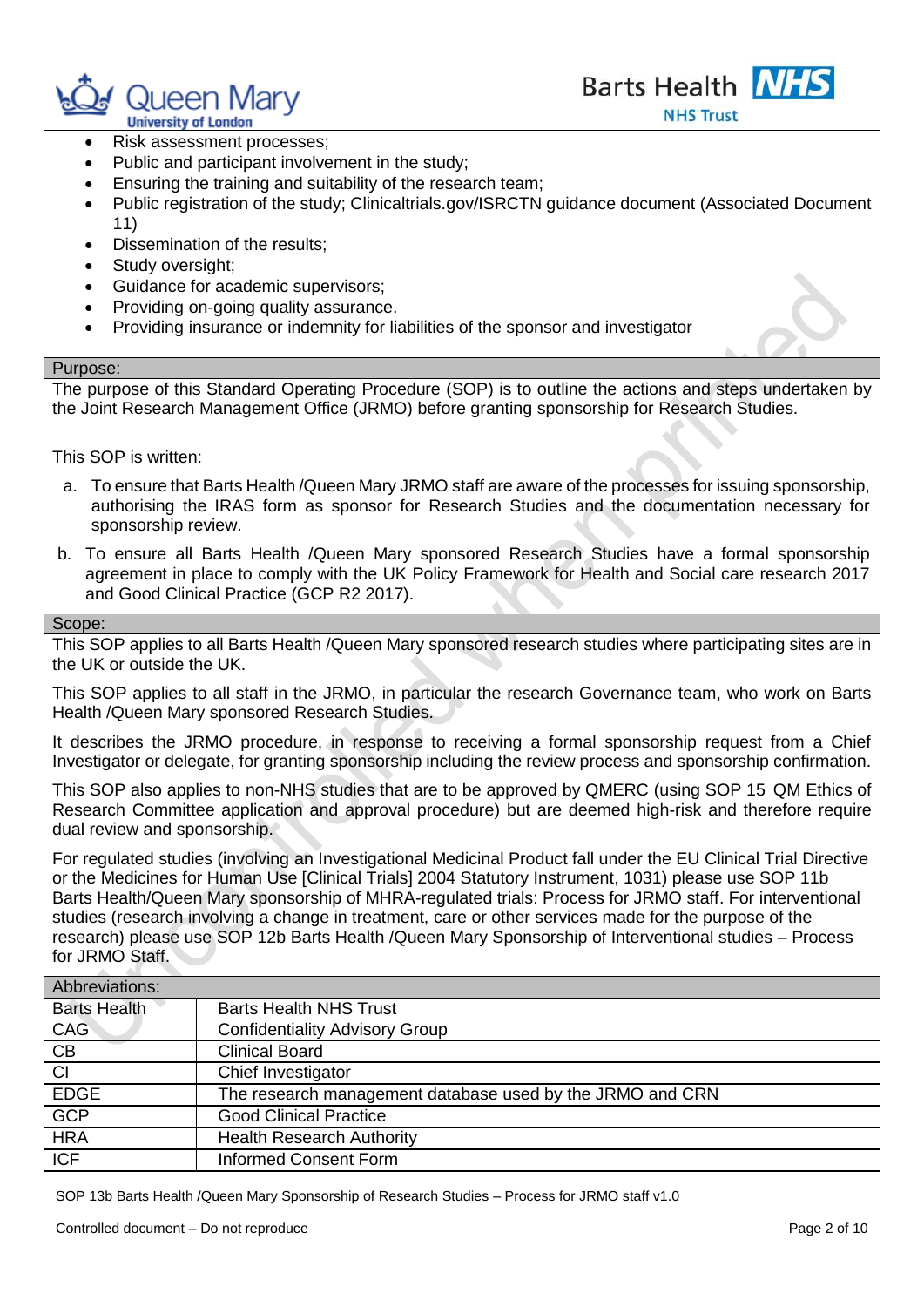

Barts Health NHS

**NHS Trust** 

| <b>University of London</b>                  | 1113 HUJL                                                        |
|----------------------------------------------|------------------------------------------------------------------|
| <b>IRAS</b>                                  | <b>Integrated Research Application System</b>                    |
| <b>JRMO</b>                                  | Joint Research Management Office                                 |
| <b>NIHR</b>                                  | National Institute for Health Research                           |
| NT CRN                                       | <b>North Thames CRN</b>                                          |
| <b>OID</b>                                   | <b>Organisation Information Document</b>                         |
| PI                                           | Principal Investigator                                           |
| <b>PIS</b>                                   | <b>Patient Information Sheet</b>                                 |
| QC                                           | <b>Quality Control</b>                                           |
| Queen Mary                                   | Queen Mary University of London                                  |
| QMERC                                        | Queen Mary University of London Ethics of Research Committee     |
| <b>REC</b>                                   | <b>Research Ethics Committee</b>                                 |
| R&D                                          | Research & Development                                           |
| <b>RM</b>                                    | Research Management                                              |
| <b>RMGO</b>                                  | Research Management and Governance Officer                       |
| SoE/SoECAT                                   | Schedule of Events/ Schedule of Events Cost Attribution Template |
| TMF                                          | <b>Trial Master File</b>                                         |
| UK                                           | United Kingdom                                                   |
| $\mathbf{D}$ . $\mathbf{C}$ . $\mathbf{C}$ . |                                                                  |

#### Definitions:

Valid submission: This submission should include all documents that will be reviewed by the HRA and REC/CAG or other regulatory body, and should be submitted in parallel so that the JRMO can review the consistency across all documents.

Research studies are those that are related to human research where no physical intervention is occurring.

For Barts Health/Queen Mary *single site* sponsored studies the CI should be the Barts Health site's Principal Investigator (PI).

The Health Research Authority and UK policy framework for health and social care research define the Chief Investigator (CI) as:

An individual who is responsible for the conduct of the whole project and is the overall lead researcher for a research project. The named CI should be a researcher who is professionally based in the UK, as they will be:

- able to supervise the research effectively

 - readily available to communicate with the Research Ethics Committee (REC) and other review bodies during the application process and where necessary during the conduct of the research.

For Students Studies

Students should not normally take the role of chief investigator at any level of study, as this function should be undertaken by supervisors or course leaders. Exception is made for an experienced care practitioner or manager undertaking an educational qualification for continuing professional development or a doctoral-level study while employed by a health or social care provider or a university, or for a researcher undertaking a doctoral-level study in receipt of a fellowship.

 $\circ$  Although non-doctoral students should not be named as the CI, it is expected that the student will complete the application form on behalf of the CI as part of their training. The REC will invite the student to attend the meeting to answer questions about the study and will address all correspondence to the student (copied to the CI). (Supervisors are also encouraged to attend the meeting.) If a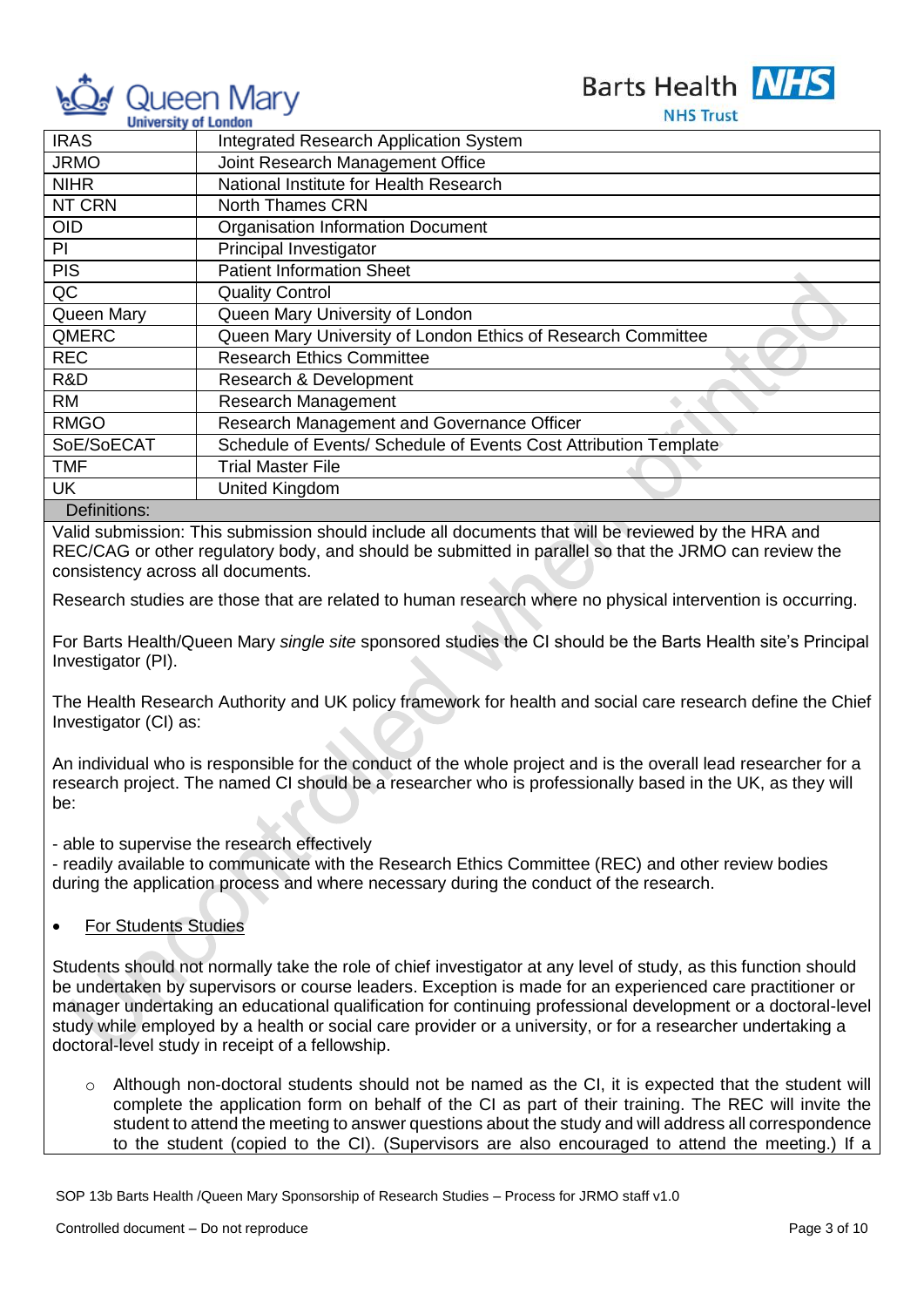



**University of London** 

**NHS Trust** 

|                       | favourable opinion is given by the REC, it is expected that the student will undertake the research |  |  |
|-----------------------|-----------------------------------------------------------------------------------------------------|--|--|
|                       | under the supervision by the CI.                                                                    |  |  |
| <b>Relevant SOPs:</b> |                                                                                                     |  |  |
|                       | This SOP is closely linked with:                                                                    |  |  |
|                       |                                                                                                     |  |  |
| SOP <sub>1</sub>      | Research project application                                                                        |  |  |
|                       | SOP 7 Costing and Contracting                                                                       |  |  |
|                       | SOP 10 Confirmation of capacity and capability                                                      |  |  |
|                       | SOP 11b Barts Health/Queen Mary sponsorship of MHRA-regulated trials: Process for JRMO staff        |  |  |
|                       | SOP 12b Barts Health /Queen Mary Sponsorship of Interventional studies – Process for JRMO Staff.    |  |  |
|                       | SOP 13a Barts Health NHS Trust/Queen Mary University of London sponsorship for Research Studies -   |  |  |
|                       | <b>Process for Researchers</b>                                                                      |  |  |
|                       | SOP 14 Peer Review                                                                                  |  |  |
|                       | SOP 15 QM Ethics of Research Committee application and approval procedure                           |  |  |
|                       | SOP 17c Process for Researchers - Amendments for Sponsored studies                                  |  |  |
|                       | SOP 18a Project closure: guidance for research staff of Sponsored studies                           |  |  |
|                       | SOP 23 Risk Assessment                                                                              |  |  |
|                       | SOP 38a Use of Computerized Equipment in a research projects                                        |  |  |
|                       | SOP 38b Trial Data Management Systems                                                               |  |  |
|                       | SOP 40 Vendor assessment                                                                            |  |  |
|                       | SOP 45 Essential documentation and Trial Master File (TMF)                                          |  |  |
|                       | SOP 46 Site selection, site initiation and site activation                                          |  |  |

|    | <b>SOP Text</b>                    |                                                                                                                                                                                                                                                                                                     |  |
|----|------------------------------------|-----------------------------------------------------------------------------------------------------------------------------------------------------------------------------------------------------------------------------------------------------------------------------------------------------|--|
|    | Responsibility                     | Activity                                                                                                                                                                                                                                                                                            |  |
|    | <b>Early engagement</b>            |                                                                                                                                                                                                                                                                                                     |  |
| 1. | Governance Team                    | Governance Team will guide researchers and offer their support in<br>development, design and set up of their study.                                                                                                                                                                                 |  |
|    |                                    | The level or type of support and guidance will depend on what type of study and<br>experience of the researcher. Ensure that the researcher is aware of the<br>submission checklist (Associated Document 2), the use of appropriate protocol<br>template (Associated Document 1) and local process. |  |
|    | <b>Confirmation of Sponsorship</b> |                                                                                                                                                                                                                                                                                                     |  |
| 2. | Assigned                           | Upon receipt of a sponsorship submission pack, the assigned RMGO                                                                                                                                                                                                                                    |  |
|    | RMGO/R&D                           | acknowledges receipt.                                                                                                                                                                                                                                                                               |  |
|    | Administrator                      |                                                                                                                                                                                                                                                                                                     |  |
|    |                                    | Acknowledge receipt of the submission.                                                                                                                                                                                                                                                              |  |
|    |                                    | Ensure that the researcher is aware that the JRMO will only begin the sponsorship<br>approval process once the study team have submitted a valid application pack as<br>per JRMO Research Studies Submission checklist (Associate Document 2).                                                      |  |
|    |                                    | The date of sponsorship submission is the date the JRMO receives a complete<br>valid submission application pack. The JRMO's clock will not start until a valid<br>submission pack is received.                                                                                                     |  |
|    |                                    | When submissions are received via research.governance@qmul.ac.uk the R&D<br>administrator or delegated other will bring the study to the attention of the assigned<br>RMGO who will assess sponsor application pack as per JRMO Research Studies<br>Submission checklist (Associate Document 2).    |  |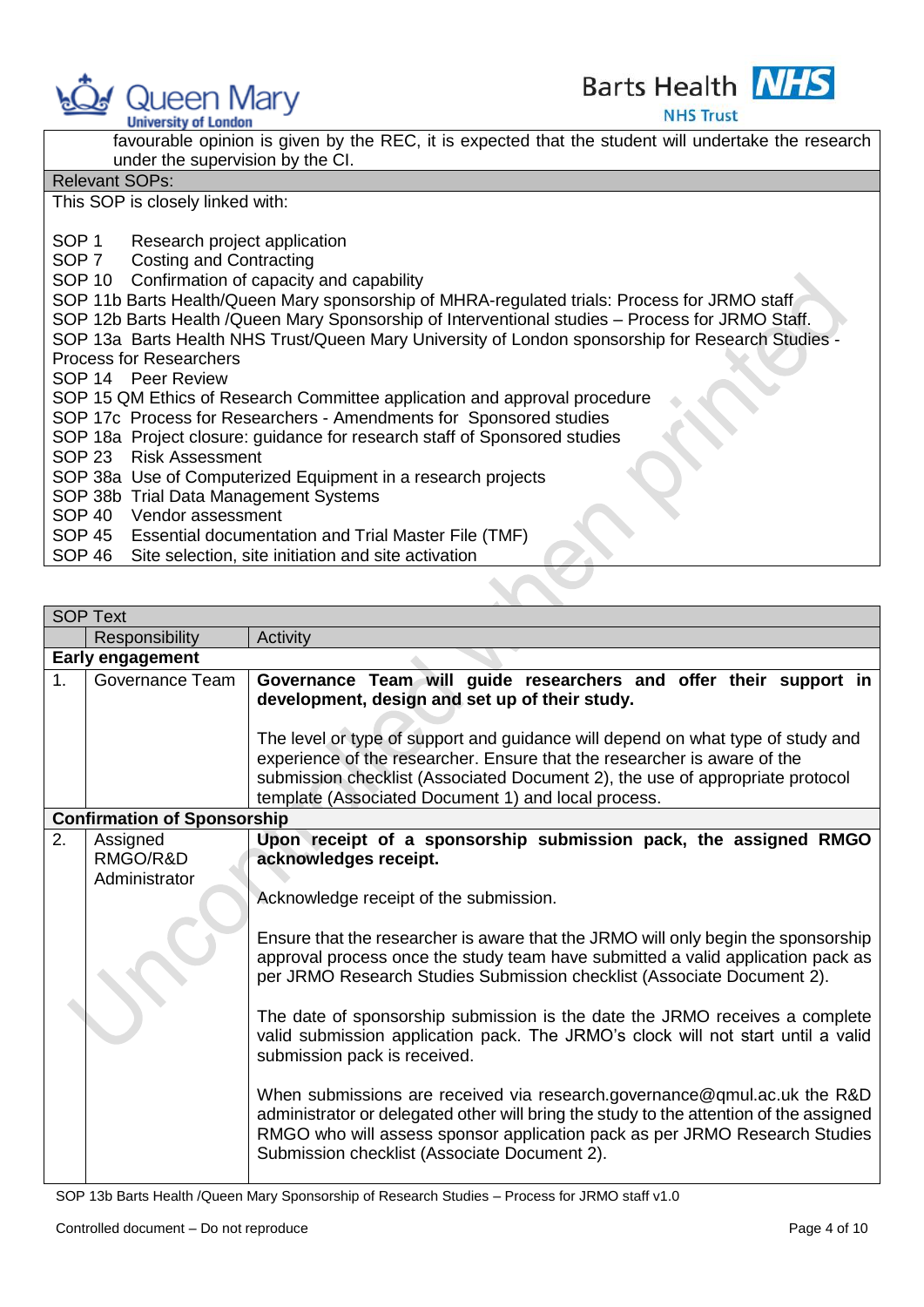

**Barts Health NHS NHS Trust** 

|    | <u>UMBER ORD UN LUMBUR</u>             |                                                                                                                                                                                                                                                      |
|----|----------------------------------------|------------------------------------------------------------------------------------------------------------------------------------------------------------------------------------------------------------------------------------------------------|
|    |                                        | The assigned RMGO will set up the study on EDGE and upload the paperwork to<br>the indemnity folder.                                                                                                                                                 |
|    |                                        | If no EDGE account is available for the CI notify the Research Information Officer.                                                                                                                                                                  |
|    |                                        |                                                                                                                                                                                                                                                      |
|    |                                        |                                                                                                                                                                                                                                                      |
|    |                                        |                                                                                                                                                                                                                                                      |
| 3. | Research<br><b>Information Officer</b> | Create EDGE account for the CI if one does not exist                                                                                                                                                                                                 |
| 4. | Assigned RMGO                          | Send valid submission/introductory email to CI or delegate and proceed to<br>review the study.                                                                                                                                                       |
|    |                                        | Inform the CI or delegate that the study has been allocated and you will be the<br>main point of contact. Confirm receipt of a valid submission or request further<br>documents/clarification if incomplete submission.                              |
|    |                                        | Any concerns about the application should be brought to the attention of the<br>Research Governance Team Leader and raised with the relevant Barts Health<br>/Queen Mary expert i.e. GCP manager, Information Governance, HTA<br>representative, IT. |
|    |                                        | Confirmation/evidence of funding and costing of study by JRMO is mandatory.                                                                                                                                                                          |
|    |                                        | Check the study has a worktribe reference number, access the worktribe system<br>and confirm that costing has been completed (status) and that there is a matching<br>amount in the funding award letter.                                            |
| 5. | Assigned RMGO                          | Undertake sponsorship review and risk assessment of the protocol and<br>study.                                                                                                                                                                       |
|    |                                        | Upon receipt of a valid application as per submission checklist (Associated<br>Document 2), the Governance Officer will update EDGE with all study details and<br>commence sponsorship workflow (Associated document 7).                             |
|    |                                        | Review all documents using:                                                                                                                                                                                                                          |
|    |                                        | The JRMO research application review form for Research Studies, ensuring<br>feedback is given to the CI or delegate (see Associated Document 3).                                                                                                     |
|    |                                        | The JRMO Governance Officer's review is the primary sponsorship review and<br>includes:                                                                                                                                                              |
|    |                                        | Sponsor agreement and ability to sponsor this project                                                                                                                                                                                                |
|    |                                        | Assessment of experience and training of CI (through CV and GCP)                                                                                                                                                                                     |
|    |                                        | Sponsor's ability to insure/ indemnify study                                                                                                                                                                                                         |
|    |                                        | Protocol                                                                                                                                                                                                                                             |
|    |                                        | IRAS form (If applicable)<br>CAG form (if applicable)                                                                                                                                                                                                |
|    |                                        | Favourable scientific peer review                                                                                                                                                                                                                    |
|    |                                        | Institute or CB Departmental approval                                                                                                                                                                                                                |
|    |                                        | OID & SoE/SoECAT (If applicable)                                                                                                                                                                                                                     |
|    |                                        | CI agreement to Conditions of Sponsorship                                                                                                                                                                                                            |

SOP 13b Barts Health /Queen Mary Sponsorship of Research Studies – Process for JRMO staff v1.0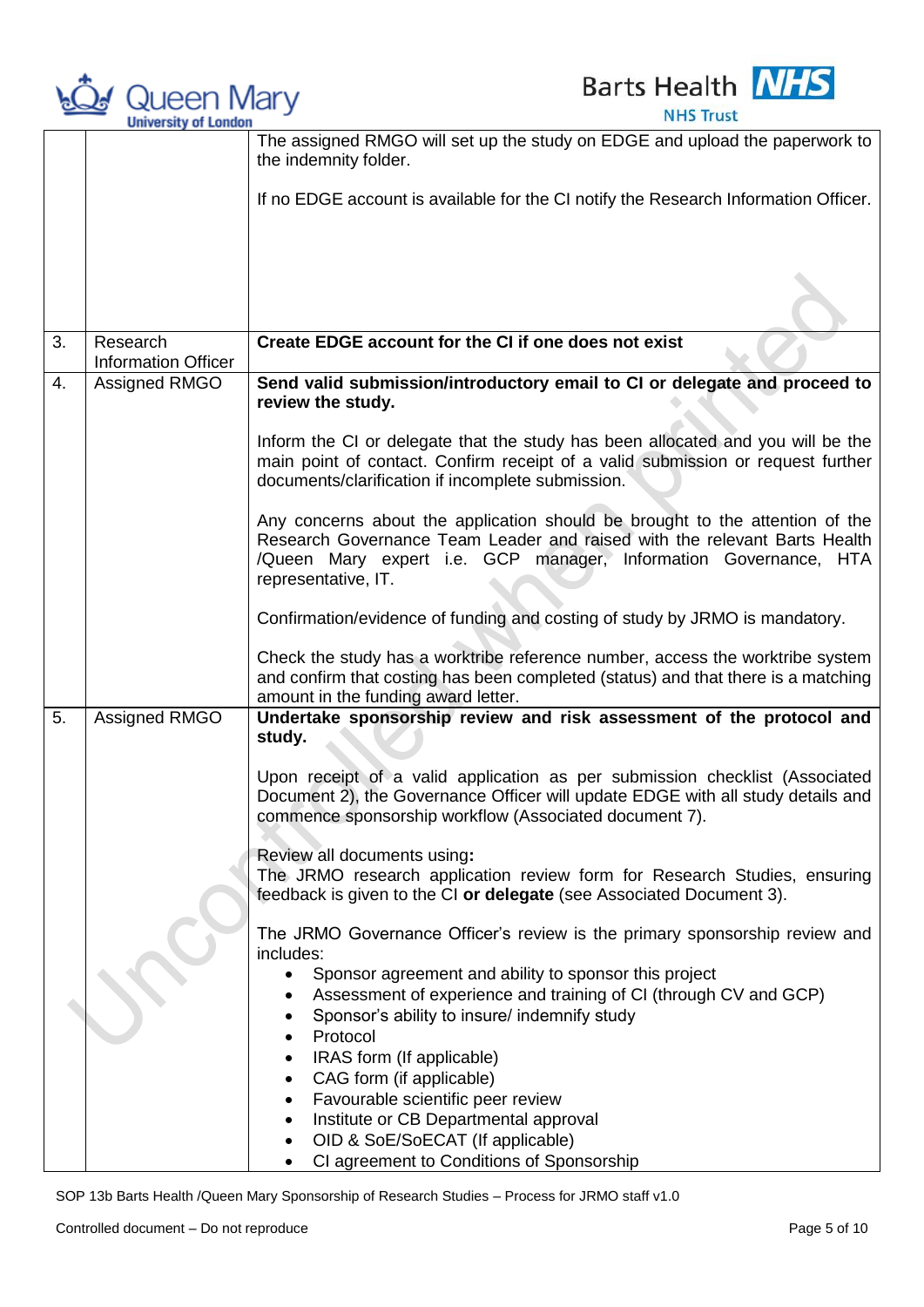



|    |                                       | Agreement to delegation to CI<br>$\bullet$<br>PIS/ICF                                                                                                                                                                                          |
|----|---------------------------------------|------------------------------------------------------------------------------------------------------------------------------------------------------------------------------------------------------------------------------------------------|
|    |                                       | Questionnaires (confirm validated or not as applicable)<br>$\bullet$                                                                                                                                                                           |
|    |                                       | Interview material (if applicable)<br>$\bullet$                                                                                                                                                                                                |
|    |                                       | If the CI intends to access confidential patient information without consent or by<br>individuals outside the direct care team then the CI should apply to<br>the Confidentiality Advisory Group (CAG).                                        |
|    |                                       | Upon completion of the review, the RM and Governance officer will email the<br>research team feedback separately and request further clarification as applicable.                                                                              |
|    |                                       | It is advisable to arrange meeting with CI/CI delegate to discuss project, to seek<br>clarifications and to build professional relationship. Invite other sections of JRMO<br>involved in the study if necessary (see Associated Document 12). |
|    |                                       | For studies that may be adopted on the NIHR portfolio, advise the CI/CI delegate<br>regarding PAF (portfolio adoption form) & PAF submission.                                                                                                  |
|    |                                       | The appropriate data fields and workflows on EDGE should be completed (See<br>associated document 7).                                                                                                                                          |
| 6. | Assigned RMGO                         | Support CI/CI team with approvals of the protocol from support departments                                                                                                                                                                     |
|    |                                       | Advise and support the research team in obtaining the approvals that may be<br>required. The CI and their team are responsible for ensuring all local approvals<br>have been requested and received.                                           |
|    |                                       | Check that all relevant supporting departments are aware of the study and have<br>provided their approval (If applicable). For example:<br><b>Tissue Bank Manager</b><br>$\bullet$<br>Pathology<br>$\bullet$<br>Imaging/Radiology<br>Pharmacy  |
|    |                                       | <b>Clinical Physics</b>                                                                                                                                                                                                                        |
|    |                                       | Identify all external vendors and their roles, & inform the JRMO Costing and<br>Contact team.                                                                                                                                                  |
|    |                                       | Liaise with JRMO Costing and Contact team regarding costs/confirmation of funds<br>and seek advice on contracts/agreements.                                                                                                                    |
| 7. | Costing &<br><b>Contracts Officer</b> | Confirm costings & requirement for contracts                                                                                                                                                                                                   |
|    |                                       | Ensure that each activity in the HRA application has been correctly allocated<br>according to the NIHR guidelines (Attributing the costs of health and social care<br>research - AcoRD) as either:<br>Service cost<br>$\bullet$                |
|    |                                       | Research cost                                                                                                                                                                                                                                  |
|    |                                       | Service support<br>Treatment                                                                                                                                                                                                                   |
|    |                                       | <b>Excess treatment</b>                                                                                                                                                                                                                        |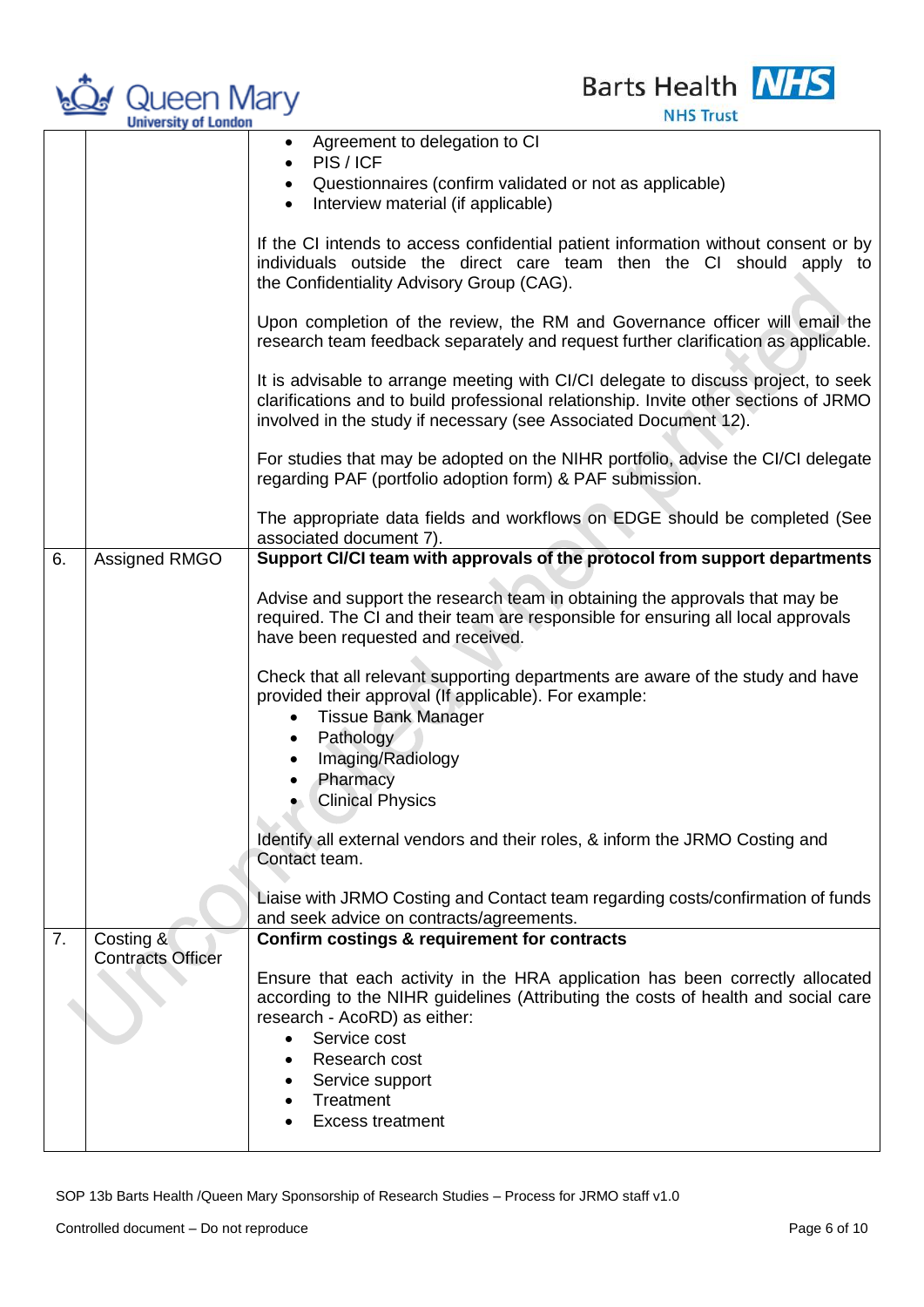

**Barts Health NHS** 

**NHS Trust** 

|     |               | Check for external vendors and agreement for tissues/data transfer. Once satisfied<br>inform the RMGO that the process is completed and send them a copy of the<br>agreed documentation.                                                                                                                          |
|-----|---------------|-------------------------------------------------------------------------------------------------------------------------------------------------------------------------------------------------------------------------------------------------------------------------------------------------------------------|
|     |               | Advise on appropriateness of Contract/Organisation Information Document (OID)<br>for the study.                                                                                                                                                                                                                   |
|     |               | SoE/SoECAT should be completed by CI team and reviewed by JRMO Costing<br>and Contracts Team.                                                                                                                                                                                                                     |
| 8.  | Assigned RMGO | <b>Complete risk assessment</b>                                                                                                                                                                                                                                                                                   |
|     |               | Complete risk assessment, and if the score is medium or high ensure it is escalated<br>and reviewed by the Research Governance Team Leader/GCP Manager as<br>appropriate. (For guidance refer to SOP 23 Risk Assessment).                                                                                         |
|     |               | Add risk score to EDGE as per EDGE Manual (Associated Document 7).                                                                                                                                                                                                                                                |
| 9.  | Assigned RMGO | Finalise the Governance Review & issue Sponsorship with Conditions (see<br>Associated Document 3, Governance team sponsorship review for Research<br>studies, Associated Document 9, Barts Health sponsorship with conditions letter<br>and Associated Document 8, Queen Mary sponsorship with conditions letter) |
|     |               | Once you have confirmed that all approvals are in place, that appropriate costing<br>is in place and any contracts have been finalised, finalise the sponsorship review.                                                                                                                                          |
|     |               | Proceed with issuing sponsorship with conditions CI or delegate as appropriate.<br>This should be issued as a PDF.                                                                                                                                                                                                |
|     |               | Review project file and send (PDF) letters out to CI or delegate as appropriate.                                                                                                                                                                                                                                  |
|     |               | State that the project can now be submitted for regulatory approval and provide<br>instructions on how to book a meeting with REC for study review.                                                                                                                                                               |
|     |               | Insurance certificate must be issued as part confirmation of sponsorship for all<br>Queen Mary sponsored studies.                                                                                                                                                                                                 |
|     |               | All projects which score medium to high on the risk assessment score are to be<br>QC'd by the Senior Governance Officer (SGO)                                                                                                                                                                                     |
|     |               | All CTIMPs are required to have a QC by the Governance Team Leader.                                                                                                                                                                                                                                               |
| 10. | Assigned RMGO | Ensure EDGE and indemnity folder are updated with all relevant details and<br>files are uploaded to EDGE                                                                                                                                                                                                          |
|     |               | Update EDGE record and upload application pack on to indemnity folder and<br>EDGE as applicable (see Associated Document 7 for guidance on EDGE field<br>completion)                                                                                                                                              |
|     |               | Once REC, HRA and CAG approval is received.                                                                                                                                                                                                                                                                       |
| 11. | Assigned RMGO | Request all the final HRA Approved documents following regulatory<br>approvals                                                                                                                                                                                                                                    |
|     |               | Once REC, HRA, and CAG (if applicable) approvals have been received, the<br>assigned RMGO will request for all the final HRA approved documents as listed<br>on the HRA approval letter. If any contracts are applicable RMGO must request<br>for the fully executed copies.                                      |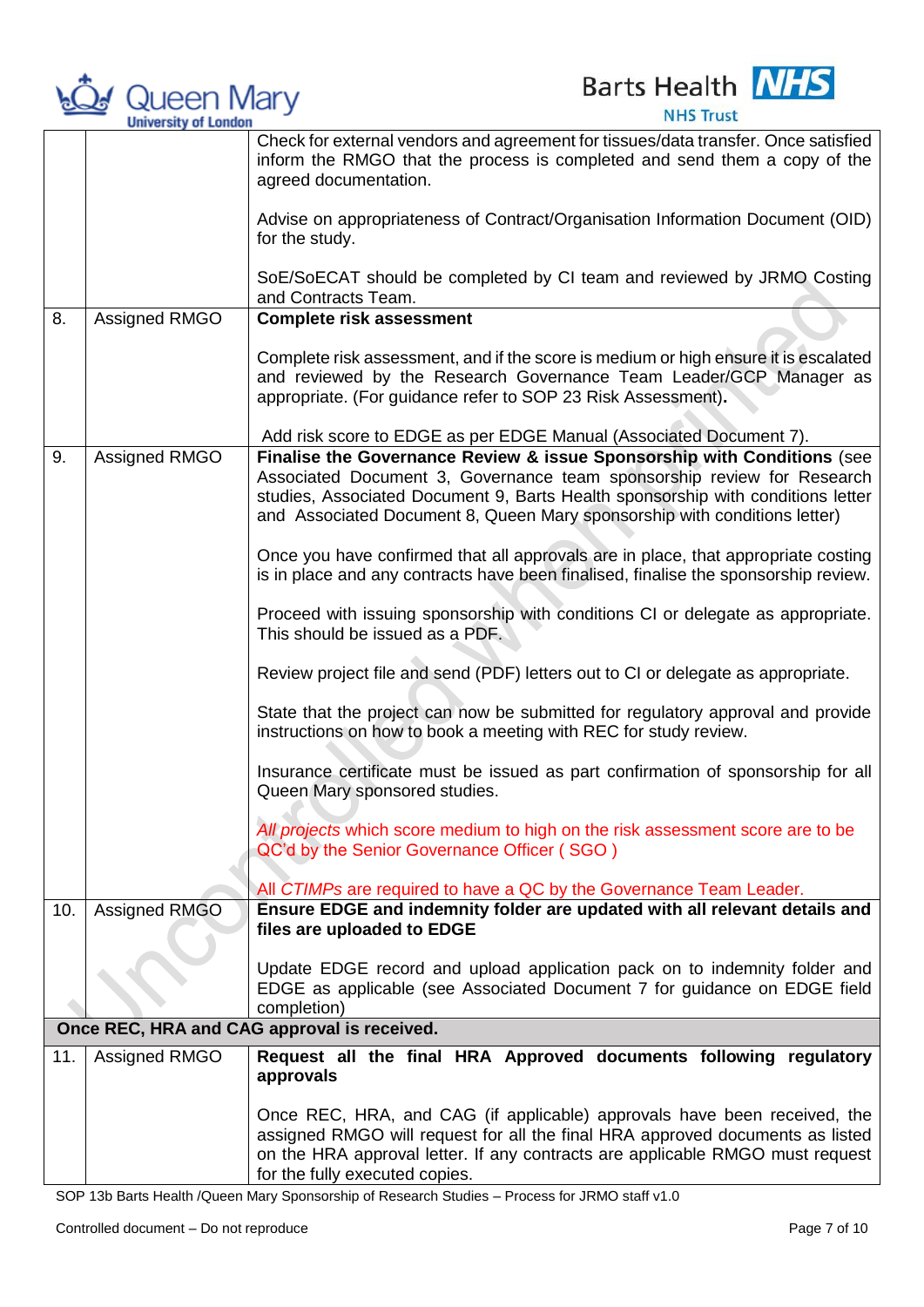

**Barts Health NHS** 

**NHS Trust** 

|     |               | <b>Issuing Confirmation of Sponsorship and Permission to Activate Sites</b>                                                                                                                                                                                                                                                                                                                |
|-----|---------------|--------------------------------------------------------------------------------------------------------------------------------------------------------------------------------------------------------------------------------------------------------------------------------------------------------------------------------------------------------------------------------------------|
| 12. | Assigned RMGO | Issue confirmation of sponsorship and permission to activate sites (if<br>applicable)                                                                                                                                                                                                                                                                                                      |
|     |               | Issue confirmation of sponsorship and permission to activate sites (if applicable)<br>email (see Associated Document 10).                                                                                                                                                                                                                                                                  |
|     |               | Make sure EDGE record (including sponsorship workflow) and indemnity folder<br>are updated and study documents uploaded.                                                                                                                                                                                                                                                                   |
| 13. | Assigned RMGO | Follow SOP 10 for confirmation of capacity and capability review for Barts Health<br>/Queen Mary site                                                                                                                                                                                                                                                                                      |
|     |               | For most NIHR portfolio adopted studies, confirmation of capacity and capability<br>for sites located in North Thames CRN catchment area (including Barts Health) is<br>usually issued by North Thames CRN. For such studies, inform North Thames<br>CRN via email (sss.crnnorththames@nihr.ac.uk) so they can start capacity &<br>capability review. Facilitate by providing information. |
|     |               | If Barts Health is the sponsor and also a participating research site, the assigned<br>RMGO may issue confirmation of capacity & capacity (please follow SOP 10<br>Confirmation of Capacity and Capability for exceptions and scenarios when the<br>RMGO will complete the capacity and capability review).                                                                                |
|     |               | If Queen Mary is participating as a research site, the assigned RMGO will issue<br>confirmation of capacity and capacity for Queen Mary as per SOP 10.                                                                                                                                                                                                                                     |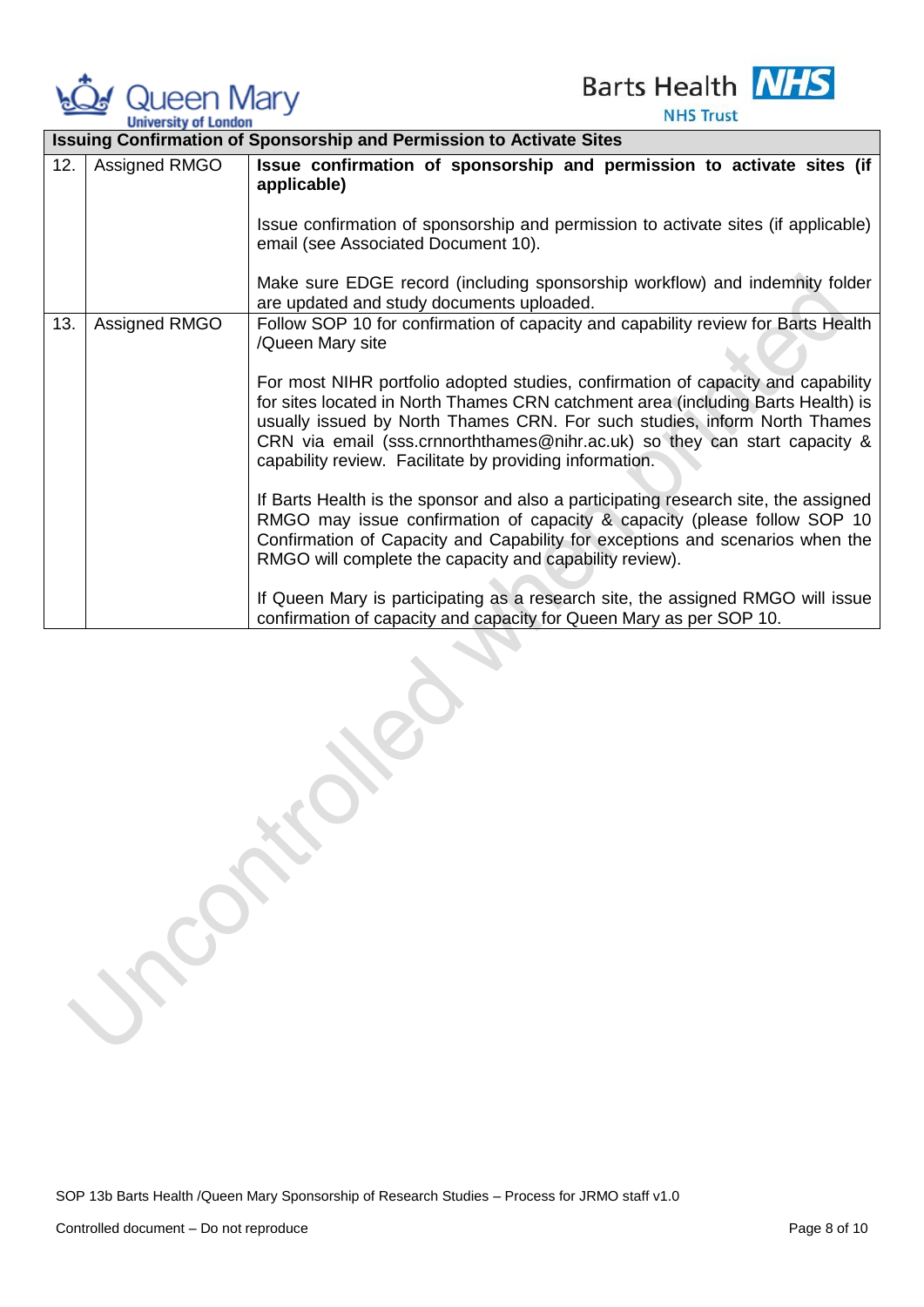



## **OVERVIEW: Sponsorship Process**



SOP 13b Barts Health /Queen Mary Sponsorship of Research Studies – Process for JRMO staff v1.0

Controlled document – Do not reproduce Page 9 of 10